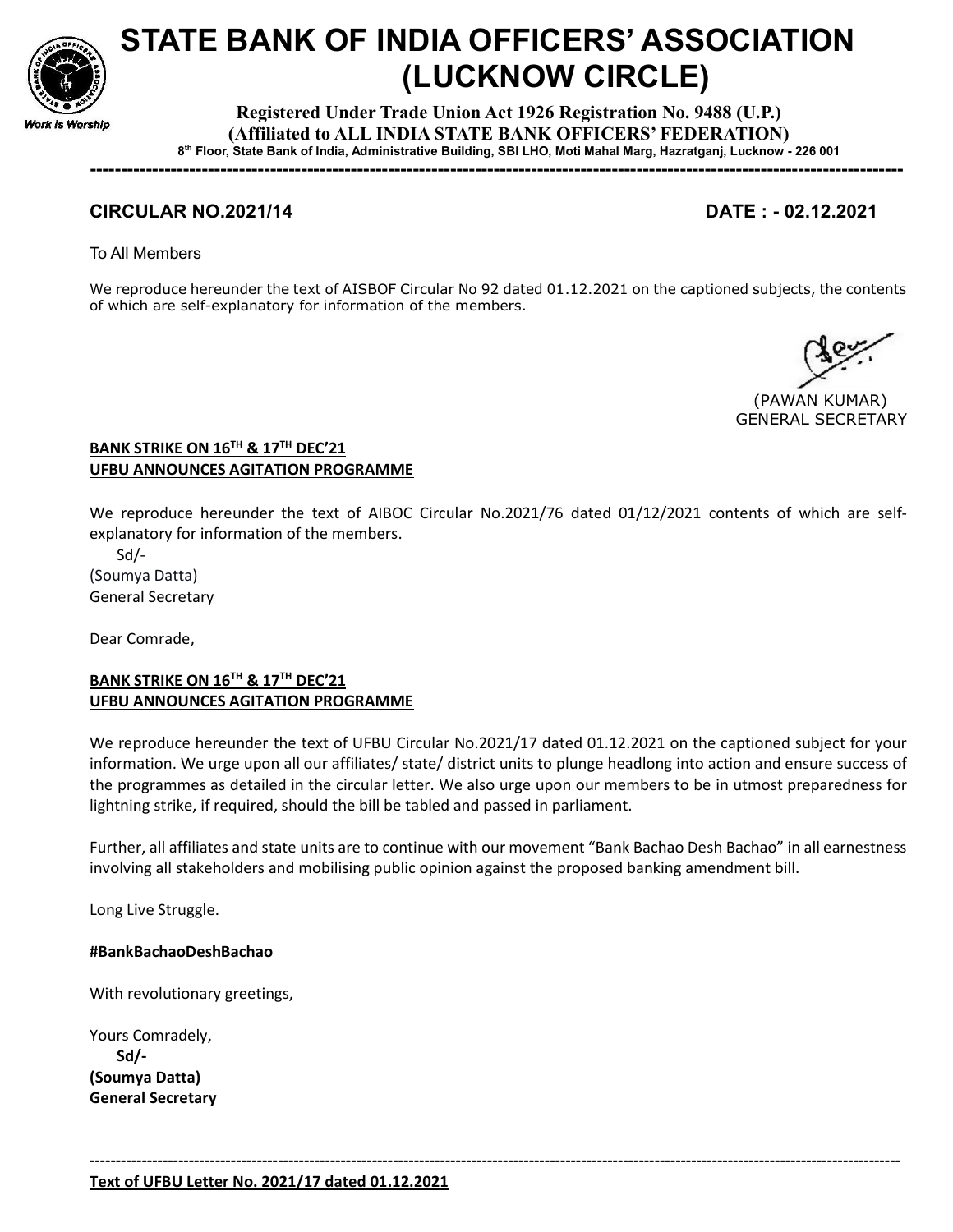#### TO ALL CONSTITUENT UNIONS/MEMBERS

Dear Comrades,

# Oppose moves of privatisation of Banks Oppose Banking Laws (Amendment) Bill, 2021 Rise in protest – Resist the move Observe 2 days continuous strike on 16<sup>th</sup> & 17<sup>th</sup> Dec. 2021

All our unions and members are aware that in a developing country like India, where Banks deal with huge public savings and Banks have to play a leading role to ensure broad-based economic development, public sector banking with social orientation is the most appropriate and imperative need. Hence, for the past 25 years, from the banner of UFBU we have been opposing the policies of banking reforms which are aimed at weakening public sector banks. All of us would recall that in 2000 when the then Government brought a Bill in the Parliament proposing to reduce Government's equity in PSBs to 33% and thus to pave way for privatisation of Banks, UFBU vehemently opposed the same by our massive strike on 15-9-2000. Thereafter, the Government fell due to lack of majority in Parliament and thus that Bill got lapsed.

Even thereafter there were repeated attempts by subsequent Governments to privatise the Banks and UFBU has been consistently opposing the same through our struggles and agitational programmes. In February this year, when the Government announced in the Budget that two PSBs would be privatised in addition to IDBI Bank, UFBU immediately met and gave the call for strike on  $15<sup>th</sup>$  and  $16<sup>th</sup>$  March, 2021 which was a massive success due to the enlarged participation of bank employees and officers.

We further decided that if the Government would initiate any further measures on this agenda, UFBU would again resort to struggle programmes. Since we learn that the Government has listed Banking Laws (Amendment) Bill, 2021 for introduction and passage during the current session of the Parliament, UFBU held its meeting on 29<sup>th</sup> and 30<sup>th</sup> November, 2021 and decided to unleash agitational programme. After deliberations, the following programmes have been chalked out:

| 3rd Dec. 2021                                 | Petition to all Members of Parliament by UFBU                           |
|-----------------------------------------------|-------------------------------------------------------------------------|
| Upto 4 <sup>th</sup> Dec. 2021                | <b>Dharna in all State Capitals</b>                                     |
| 4 <sup>th</sup> Dec. 2021                     | <b>Massive Demonstration in all State Capitals</b>                      |
| On the day of introduction of Bill            | <b>Demonstration/Morcha before Parliament</b>                           |
| 7 <sup>th</sup> Dec. 2021                     | Demonstrations in all District & Town centres                           |
| 8 <sup>th</sup> Dec. 2021                     | <b>Demonstrations in all State Capitals</b>                             |
| 9 <sup>th</sup> Dec. 2021                     | <b>Black Badge Wearing</b>                                              |
| 10th Dec. 2021                                | <b>Twitter campaign</b>                                                 |
| 13th Dec. 2021                                | Wearing of protest Masks & Demonstration in all State Capitals          |
| 14th Dec. 2021                                | <b>Submission of online petition to Prime Minister</b>                  |
| 15 <sup>th</sup> Dec. 2021                    | Press Meets in State Capitals & Demonstration in all Branches & Rallies |
| 16 <sup>th</sup> & 17 <sup>th</sup> Dec. 2021 | Two days continuous stay out strike                                     |
| <b>Further strike actions</b>                 | To be decided looking to developments                                   |

Strike Notice has been served by UFBU on the IBA and hence individual unions need not serve any separate strike notice.

Looking to developments in the Parliament session, UFBU will meet at short notice and decide further programmes. We shall contact all the Central Trade Unions, all political parties and Members of Parliament to extend their support to our agitation and also accordingly take up the issue with the Government.

Comrades, all of us can understand the situation which is being created by the move of the Government to privatise the Bank knowing fully well that it is a retrograde measure. Hence, we need to fight unitedly and with full